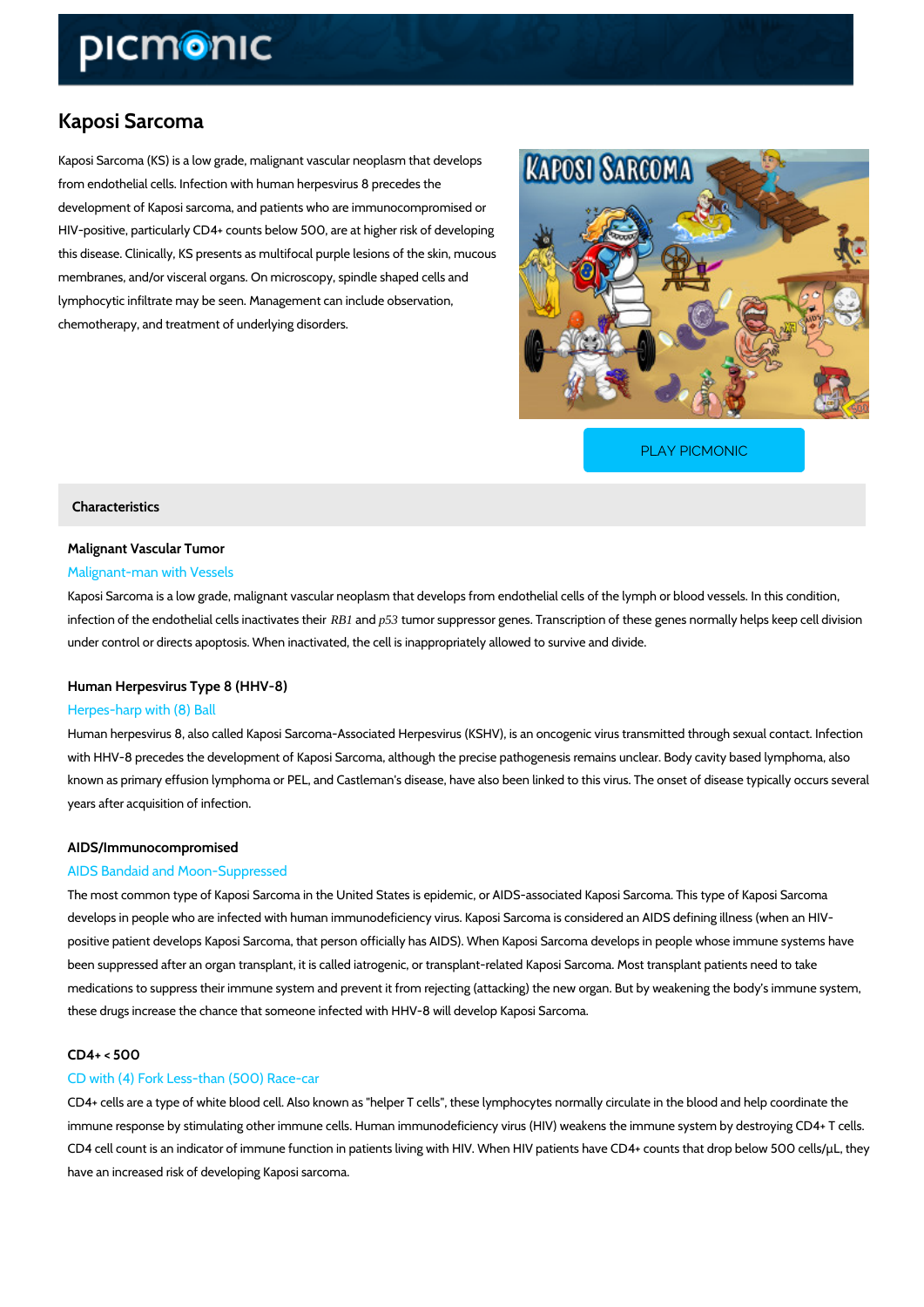# Presentation

#### Multifocal Purple Lesions

## Purple Leeches with Focal Magnifying Glass

Skin lesions of Kaposi's sarcoma may vary, but most patients have nontender, hyperpigmented appear mainly in the extremities, but may appear elsewhere as well. Lesion pattern may vary Sarcoma, nodules tend to appear on the upper body, head and neck. In Classic Kaposi Sarcom may extend up the limbs. Iatrogenic (transplant-associated, or immunosuppression related) Ka however mucosal involvement may be more extensive. Finally, in Endemic (African) Kaposi Sa face or in inguino-genital regions.

#### Skin

### Skin-Suit-Man

Kaposi sarcoma most commonly affects the skin, mouth, GI tract, and respiratory tract; althou lesions along skin tension lines.

#### Mucous Membranes

#### Mucus

In patients with suspected Kaposi sarcoma, you should examine the pharynx for lesions, espee third of patients and are predictors of pulmonary involvement and less favorable treatment ou

#### Visceral Organs

#### Lung and GI-Guy with Visceral-Visor

Kaposi sarcoma most commonly affects the skin, mouth, GI tract, and respiratory tract. Patien manifest with shortness of breath, painless rectal bleeding or melena, and other non-specific sarcoma can cause serious problems when the lesions are in the lungs, liver, or digestive trad cause bleeding, while tumors in the lungs may cause trouble breathing.

## Diagnosis

#### Spindle-shaped Cells

#### Spindle Cell

Biopsy of skin lesions should be performed to confirm a diagnosis of Kaposi Sarcoma. Histolo predominantly lymphocytic inflammatory infiltrate, which can help distinguish Kaposi Sarcoma proliferation often occurs. A spindle cell is an elongated, spindle-shaped cell. In Kaposi Sarc forming slit-like spaces that may contain erythrocytes.

#### Management

#### Observation

#### Observing Through a Telescope

Sometimes, observation is recommended if a person's immune system is functioning well, and person.

#### Chemotherapy

#### Chemo-Head-Wrap

Chemotherapy (chemo) is the use of drugs to treat cancer. This is a type of systemic treatmer paclitaxel are the drugs most often used for chemotherapy. Liposomal anthracyclines, such as